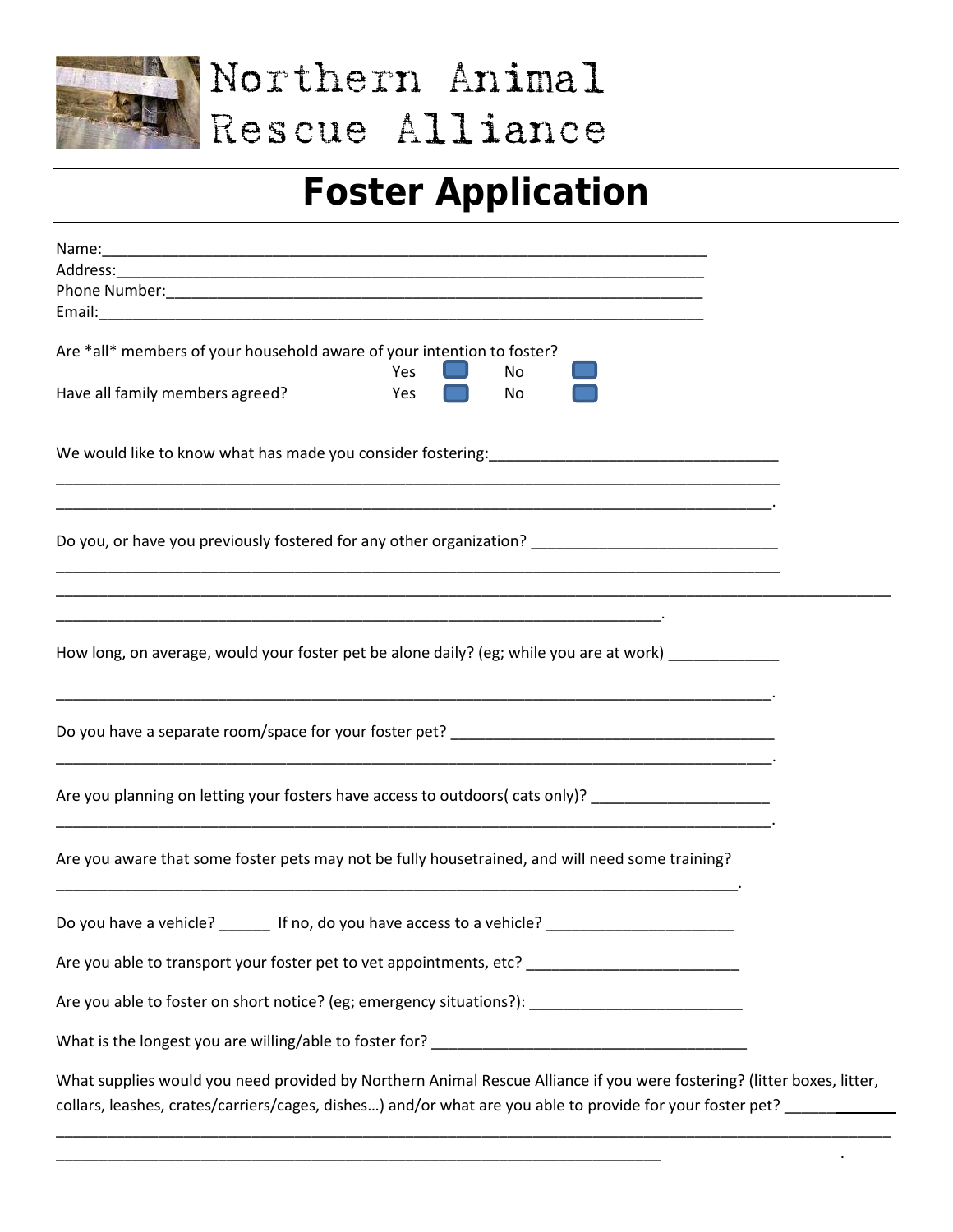| Do you currently have a veterinarian for your pets?<br><b>No</b><br>Yes                                                                   |  |  |  |  |  |  |  |
|-------------------------------------------------------------------------------------------------------------------------------------------|--|--|--|--|--|--|--|
|                                                                                                                                           |  |  |  |  |  |  |  |
| Do you mind if we contact your vet for a reference? Yes<br>No                                                                             |  |  |  |  |  |  |  |
| All animals need basic grooming. Do you currently groom your pets at home or is there a groomer you frequent?<br>Home-grooming<br>Groomer |  |  |  |  |  |  |  |
|                                                                                                                                           |  |  |  |  |  |  |  |
| Do you mind if we contact your groomer for a reference? Yes $\Box$<br>No                                                                  |  |  |  |  |  |  |  |
|                                                                                                                                           |  |  |  |  |  |  |  |
|                                                                                                                                           |  |  |  |  |  |  |  |
|                                                                                                                                           |  |  |  |  |  |  |  |
|                                                                                                                                           |  |  |  |  |  |  |  |
|                                                                                                                                           |  |  |  |  |  |  |  |
|                                                                                                                                           |  |  |  |  |  |  |  |
| <u> 1989 - Johann Stoff, deutscher Stoff, der Stoff, der Stoff, der Stoff, der Stoff, der Stoff, der Stoff, der S</u>                     |  |  |  |  |  |  |  |

If fenced we would like to know the height of your fence and if you would consider it secure enough to contain a dog.\_\_\_\_\_\_\_\_\_\_\_\_\_\_\_\_\_\_\_\_\_\_\_\_\_\_\_\_\_\_\_\_\_\_\_\_\_\_\_\_\_\_\_\_\_\_\_\_\_\_\_\_\_\_\_\_\_\_\_\_\_\_\_\_\_\_\_\_\_\_\_\_\_

List all current owned pets.

| <b>Name</b> | Age | <b>Breed</b> | Sex | Spay/Neuter | If not, reasoning behind not<br>having procedure done. |
|-------------|-----|--------------|-----|-------------|--------------------------------------------------------|
|             |     |              |     |             |                                                        |
|             |     |              |     |             |                                                        |
|             |     |              |     |             |                                                        |
|             |     |              |     |             |                                                        |
|             |     |              |     |             |                                                        |
|             |     |              |     |             |                                                        |
|             |     |              |     |             |                                                        |
|             |     |              |     |             |                                                        |
|             |     |              |     |             |                                                        |

Are all of your pets up to date of vaccinations, and do you believe in regular vet visits to manage your current pets health and well-being. \_\_\_\_\_\_\_\_\_\_\_\_\_\_\_\_\_\_\_\_\_\_\_\_\_\_\_\_\_\_\_\_\_\_\_\_\_\_\_\_\_\_\_\_\_\_\_\_\_\_\_\_\_\_\_\_

\_\_\_\_\_\_\_\_\_\_\_\_\_\_\_\_\_\_\_\_\_\_\_\_\_\_\_\_\_\_\_\_\_\_\_\_\_\_\_\_\_\_\_\_\_\_\_\_\_\_\_\_\_\_\_\_\_\_\_\_\_\_\_\_\_\_\_\_\_\_\_\_\_\_\_\_\_\_\_\_\_\_\_\_\_\_\_\_\_\_\_\_\_\_\_\_\_\_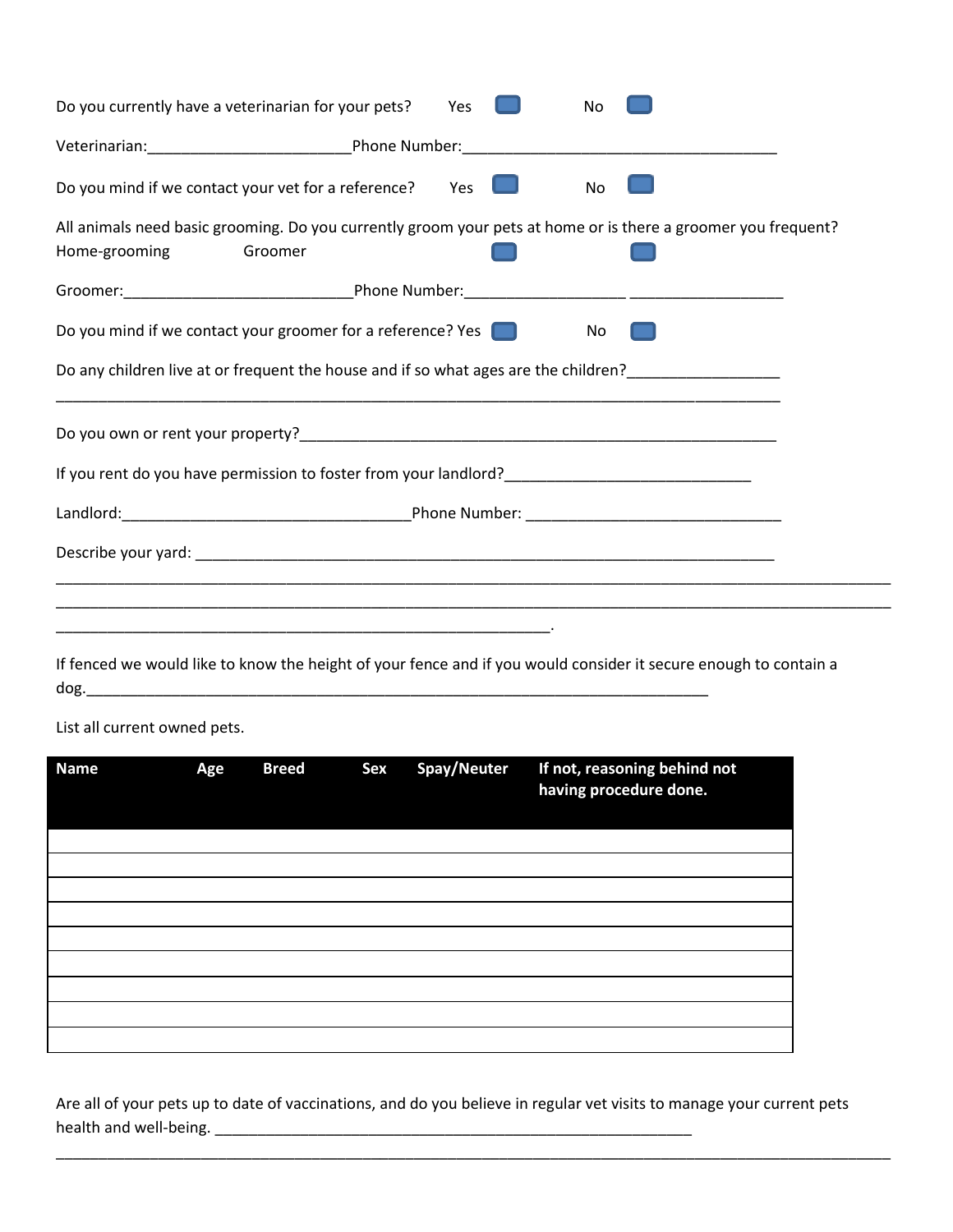Do any animals in your home have health related issues? If yes please explain treatment and/or how the issue has been dealt with.\_\_\_\_\_\_\_\_\_\_\_\_\_\_\_\_\_\_\_\_\_\_\_\_\_\_\_\_\_\_\_\_\_\_\_\_\_\_\_\_\_\_\_\_\_\_\_\_\_\_\_\_\_\_\_\_\_\_\_\_\_\_\_\_

\_\_\_\_\_\_\_\_\_\_\_\_\_\_\_\_\_\_\_\_\_\_\_\_\_\_\_\_\_\_\_\_\_\_\_\_\_\_\_\_\_\_\_\_\_\_\_\_\_\_\_\_\_\_\_\_\_\_\_\_\_\_\_\_\_\_\_\_\_\_\_\_\_\_\_\_\_\_\_\_\_\_\_\_\_\_\_\_\_\_\_\_\_\_\_\_\_\_ \_\_\_\_\_\_\_\_\_\_\_\_\_\_\_\_\_\_\_\_\_\_\_\_\_\_\_\_\_\_\_\_\_\_\_\_\_\_\_\_\_\_\_\_\_\_\_\_\_\_\_\_\_\_\_\_\_\_\_\_\_\_\_\_\_\_\_\_\_\_\_\_\_\_\_\_\_\_\_\_\_\_\_\_\_\_\_\_\_\_\_\_\_\_\_\_\_\_

\_\_\_\_\_\_\_\_\_\_\_\_\_\_\_\_\_\_\_\_\_\_\_\_\_\_\_\_\_\_\_\_\_\_\_\_\_\_\_\_\_\_\_\_\_\_\_\_\_\_\_\_\_\_\_\_\_\_\_\_\_\_\_\_\_\_\_\_\_\_\_\_\_\_\_\_\_\_\_\_\_\_\_\_\_\_\_\_\_\_\_\_\_\_\_\_\_\_ \_\_\_\_\_\_\_\_\_\_\_\_\_\_\_\_\_\_\_\_\_\_\_\_\_\_\_\_\_\_\_\_\_\_\_\_\_\_\_\_\_\_\_\_\_\_\_\_\_\_\_\_\_\_\_\_\_\_\_\_\_\_\_\_\_\_\_\_\_\_\_\_\_\_\_\_\_\_\_\_\_\_\_\_\_\_\_\_\_\_\_\_\_\_\_\_\_\_

Are the animals allowed free access to food in your home or do you do scheduled feedings. \_\_\_\_\_\_\_\_\_

\_\_\_\_\_\_\_\_\_\_\_\_\_\_\_\_\_\_\_\_\_\_\_\_\_\_\_\_\_\_\_\_\_\_\_\_\_\_\_\_\_\_\_\_\_\_\_\_\_\_\_\_\_\_\_\_\_\_\_

What action would you take to try and resolve a behavioral problem that could/might arise in your foster:\_\_\_\_\_\_\_\_\_\_\_\_\_\_\_\_\_\_\_\_\_\_\_\_\_\_\_\_\_\_\_\_\_\_\_\_\_\_\_\_\_\_\_\_\_\_\_\_\_\_\_\_\_\_\_\_\_\_\_\_\_\_\_\_\_\_\_\_\_\_\_\_\_\_\_\_\_\_\_\_\_\_\_\_\_\_\_\_\_\_\_\_\_

\_\_\_\_\_\_\_\_\_\_\_\_\_\_\_\_\_\_\_\_\_\_\_\_\_\_\_\_\_\_\_\_\_\_\_\_\_\_\_\_\_\_\_\_\_\_\_\_\_\_\_\_\_\_\_\_\_\_\_\_\_\_\_\_\_\_\_\_\_\_\_\_\_\_\_\_\_\_\_\_\_\_\_\_.

What type of animals are you able/willing to foster?

\_\_\_\_\_\_\_\_\_\_\_\_\_\_\_\_\_\_\_\_\_\_\_\_\_\_\_\_\_\_\_\_\_\_\_\_\_\_\_\_\_

- Adult cats
- Senior Cat
- Kittens
- Orphan kittens (require bottle feeding)
- Special needs cats/kittens (require medication, etc)
- adult dogs
- senior dogs
- puppies
- special needs dogs/puppies (require medication, etc)

Are you willing to have a representative from Northern Animal Rescue Alliance come to your home to do a home  $visit?$ 

Is there a certain animal in our care you are interested in fostering? \_\_\_\_\_\_\_\_\_\_\_\_\_\_\_\_\_\_\_\_\_\_\_\_\_\_\_\_\_

Thank you for your interest in providing foster care for an animal in need. The purpose of a foster home is to provide temporary care for homeless animals in a loving environment until a suitable permanent home is found. Foster care is a very tough job but it is gratifying experience as well. Foster homes are the most critical part of our rescue organization. Without dedicated foster-homes we would not be able to take in animals that are in desperate need of our help.

Responsibilities of the Foster Parent:

- 1. Provide a safe, loving environment for the animal.
- 2. Notify Northern Animal Rescue of any concerns about health or behavior immediately.
- 3. Observe how the animal acts in different situations, and with different people and animals.